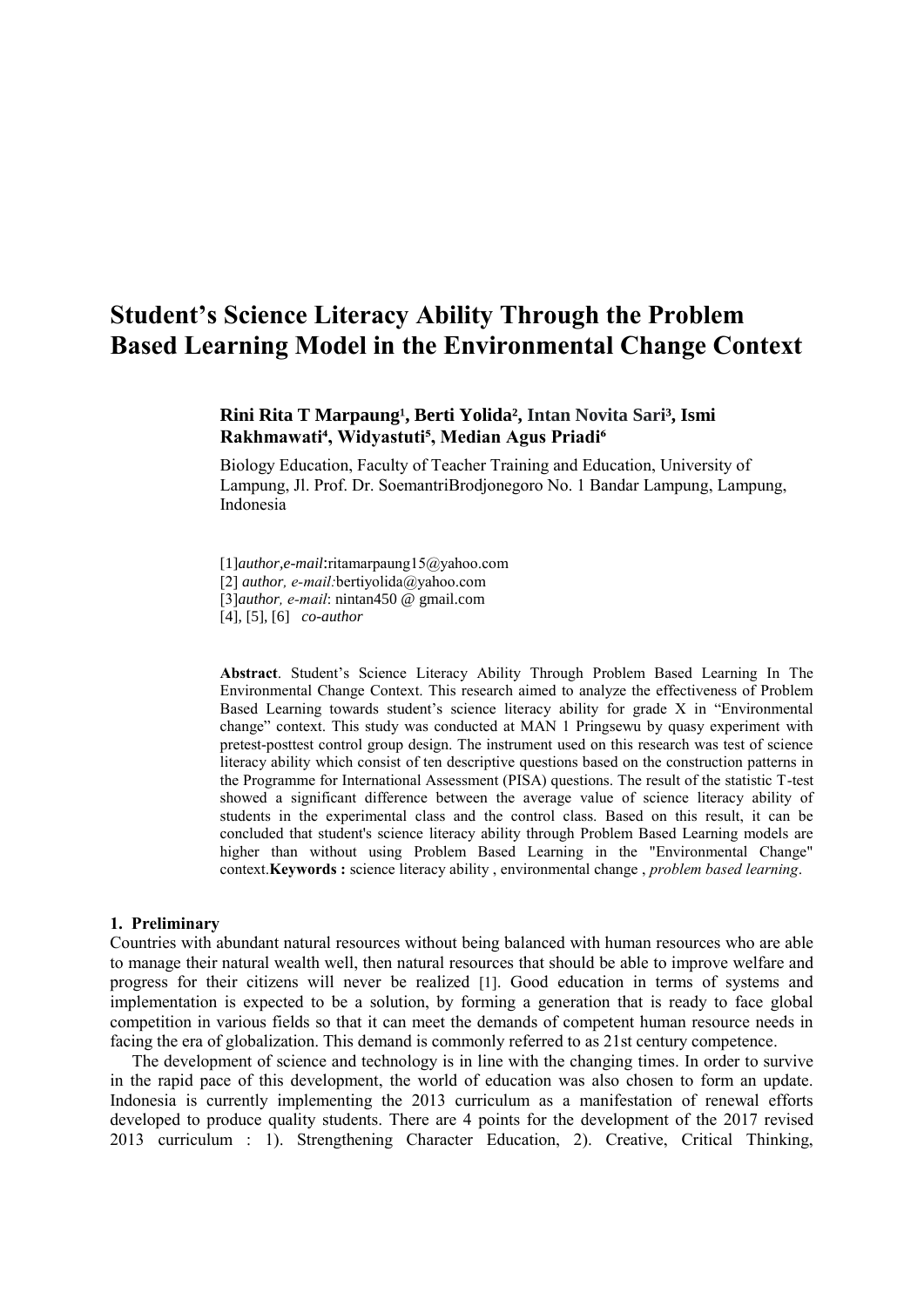Communicative, and Collaborative (4C), 3). Higher Order Thinking Skill (HOTS) , 4). Scientific literacy.

Natural Science (IPA) is often referred to as science. As a science, science has unique characteristics and characteristics that distinguish it from other sciences. Science is knowledge whose truth has been tested empirically through the scientific method. Science consists of chemistry, physics and biology [10]. Biology is a Natural Sciences that studies relating to living things, the environment, relationships between living things, and reciprocal relationships between living things and the environment.

In the learning process requires a process of using science or scientific literacy. Science literacy is the ability to use science knowledge, identify questions, and draw conclusions based on evidence in order to understand and make decisions regarding nature and changes made to nature through human activities [2]. PISA [7] in the Draft Science Framework, develop the scientific literacy into four dimensions: the context, knowledge, competencies and attitudes [6].

The 2013 curriculum is designed to be able to keep hand in hand in the development of science and technology with external challenges related to the shift of world economic power as the influence and impact of technology and the transformation of the education sector. The 2013 curriculum has also accommodated the evaluation results of the International Program for International Student Assessment (PISA) study [4].

From 1999 to 2015 the PISA results showed that Indonesian student's literacy skills were still relatively low. It is noted that the average score for achieving scientific literacy in Indonesia is ranked 62 out of 70 countries participating in it. Conclusions from the results of the PISA assessment regarding Indonesian scientific literacy skills up to 2015 are always ranked in the bottom 10 of the total participating countries [7].

The factors that can cause low scientific literacy in Indonesia are gender, economic and social, as well as immigration [8]. In addition, according to Kurniasih [5] factors that cause the low literacy skills of students include the curriculum and education system, the selection of methods and models of teaching by educators , learning facilities and facilities, learning resources, teaching materials, and so forth.

The results of a preliminary study conducted at MAN 1 Pringsewu on Thursday, November 15, 2018 by distributing questionnaires with the aim to determine the initial abilities of scientific literacy of students in terms of aspects of the assessment of "attitude" to learning biology. The attitude aspect has 3 categories, motivation to learn, the process of learning biology and the curiosity of students towards biology. The results show that, students of class X MIA 1 and 2 MAN 1 Pringsewu have a high biological attitude in terms of learning motivation with a percentage of 68% and the process of learning biology with a percentage of 67.5%. However, the level of curiosity of students is considered still low because it has a percentage of 63%. A low curiosity becomes the cause of the students' level of scientific literacy to be low. A low curiosity makes students not optimal in using scientific literacy as an effort to solve scientific biological problems and in real situations to solve environmental problems. Students 'scientific literacy skills are very dependent on students' attitudes towards science, in this case biology.

In addition, based on the results of interviews with biology subject educators, the method often used in learning activities is lecture and discussion methods, depending on the material being taught. Learning by using the lecture method is not in accordance with the competency demands that exist in the 2013 curriculum, because learning will be centered on educators (teacher centers), as a result students will become less active and learning indicators not achieved optimally. In addition, the lack of facilities and learning media is also a problem in learning. Students only rely on books from the school library, so the source of literacy is very limited. This is why students rely more on "gadget" because they are considered faster, easier and more practical to find information instantly rather than doing scientific literacy. The response of students in solving biological problems is still low, only a few students are able to think critically and enthusiastically to solve these problems. The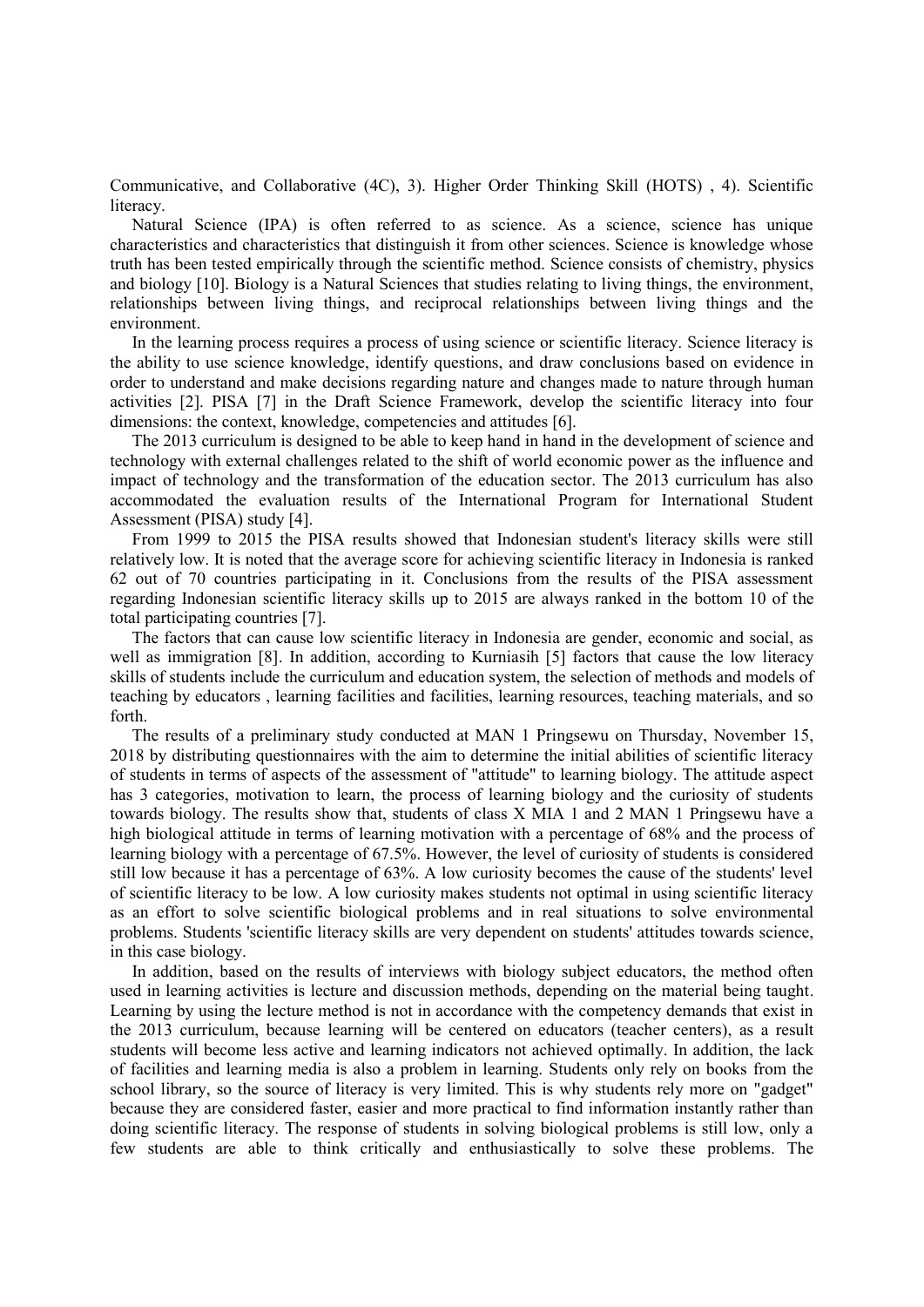understanding of educators who are still poor about scientific literacy is also a factor in low ability student scientific literacy.

The learning model that is applied in accordance with the conditions of the learning environment is very influential in an effort to improve students' scientific literacy skills. Therefore, it is important to find a model that can provide a learning atmosphere that can improve students' abilities both in terms of knowledge, processes, competencies and scientific literacy attitudes.

Learning models that are expected to meet these criteria are one of them is Problem Based Learning. In addition, if referring to the objectives of the national education system, science learning and the revised 2013 curriculum objectives, the Problem Based Learning model can be used as a solution to answer the needs of students to prepare themselves in the face of the demands of the 21st century . This research is aimed to analyze the ability of science literacy learners through Problem Based Learning in class X MAN 1 Pringsewu in the context of environmental change.

#### **2. Methods**

This research was conducted at MAN 1 Pringsewu in the even semester of the academic year 2018/2019 . Objects in this study arestudent in X grade. This study involved an experimental class, namely class X MIA 1 and one control class, namely X MIA 2 , where the experimental class as a class treated with Problem Based Learning (PBL) models, while the control class as a class with conventional learning.

This study was a quasi-experimental study with a non-equivalent research design pretest and posttest control group . The instrument used is the test description totaling 10 questions in the form of pretest and posttest in the subject matter of environmental change. The instrument validity test used is content validity test. Content validity test is carried out through validation by lecturers who have expertise in the field of biological material, to see the suitability of the content standards of the material contained in the test instrument. Based on the results of the analysis of the test of scientific literacy skills that have been carried out in class X MIA at SMAN 1 Natar as many as 15 essay items assessed by the observer, then obtained 10 valid items and can be used for science literacy ability tests. In addition it is also used questionnaire responses of learners towards Problem Based Learning which consists of 16 questions, 8 positive statement and 8 negative statement.

The research activity begins with the initial test (pretest) which aims to determine the students' initial abilities before getting the model treatment. Then the learning activities were carried out for 6 meetings in each of the experimental and control classes. After all learning activities have been completed, the next step is to do the final test (posttest) which aims to determine whether the experimental class has better scientific literacy aspects of competency aspects than the control class after being given different treatments in each class. The research activities ended with a questionnaire students ' responses to the Problem Based Learning.

Data analysis used to determine the increase in literacy aspects of attitudes measured, then the calculation of normalized gain score (N-Gain) data was developed by Hake [3] with the following formulations:

$$
N - Gain = \frac{postest score - pretest score}{maximum score - pretest score}
$$

Obtaining average value N-gain has been obtained k emudian interpreted according to Table 1 below:

**Table 1.**The Interpretation of the average *n-gain* score

| <i>N-Gain</i> Index Range | Category |
|---------------------------|----------|
|---------------------------|----------|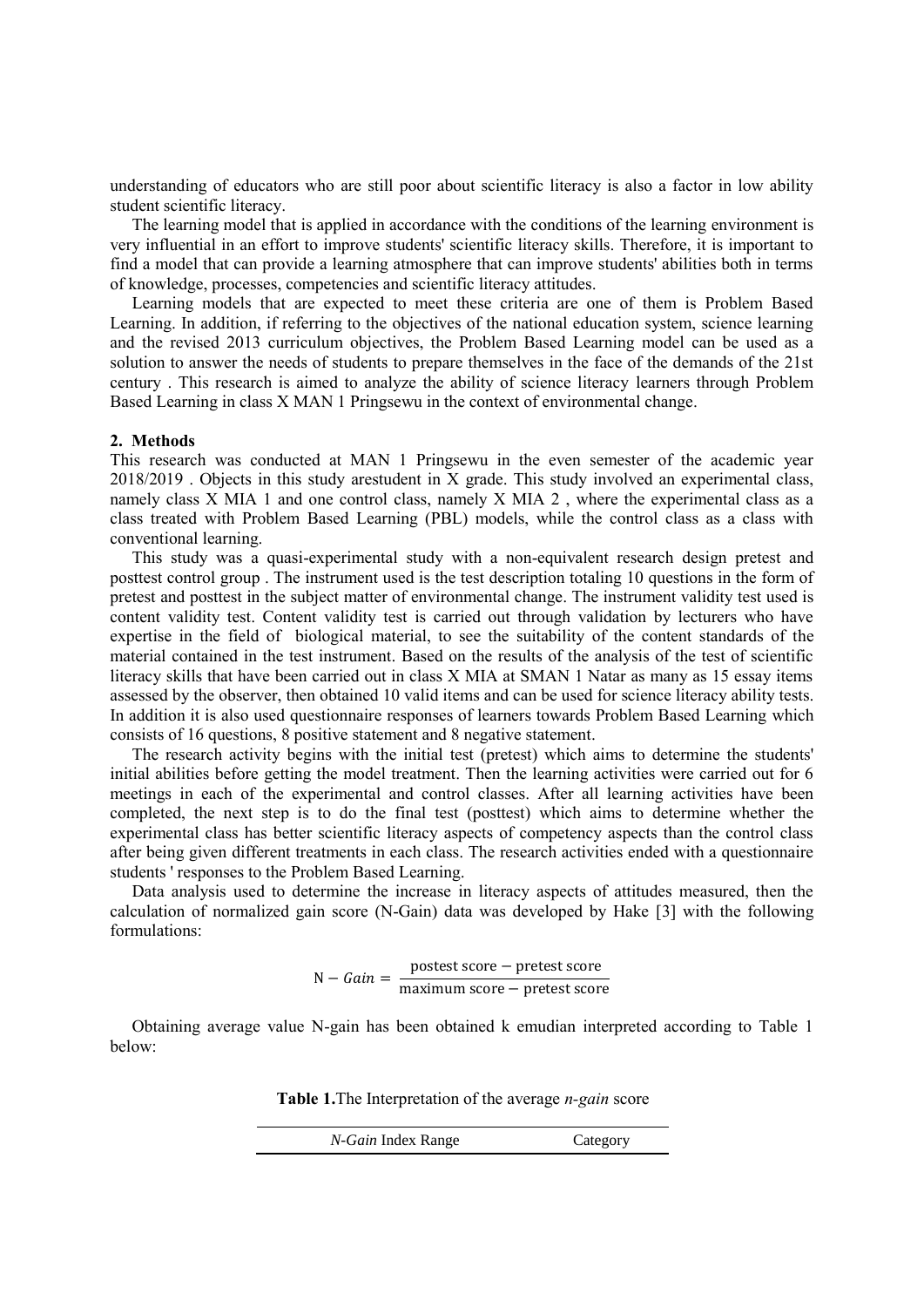| g < 0.30<br>Low<br>0.30 < g < 0.70<br>Middle |
|----------------------------------------------|
|                                              |
|                                              |
| High<br>g > 0.70                             |

The acquisition of research data was then statistically analyzed by testing the values of pretest, post-test and N-gain in the experimental class and the control class. Tests carried out in the form of a test for nominity, homogeneity, and t test for all data obtained using the IBM SPSS statistical program 15.

#### **3. Result and Discussions**

Aspect of competency is one important aspect of scientific literacy that can be measured.It is because competencyaspects directly related to cognitive outcomes study of students. Aspect of competency has three indicators of achievement, namely scientific issue, describes the phenomenon scientifically and using scientific evidence that can be measured as well. The ability of science literacy aspects of this competency is tested using a descriptive test which amounts to 10 questions in the form of pretest and posttest on the subject matter of environmental change. From the 10 questions, the achievement of indicators of scientific literacy aspects can be measured in detail. This test aims to see an increase in the ability of science literacy competency aspects in experimental and control class students.

The implementation of the PBL model in learning the context of environmental change is expected to improve students' literacy skills because PBL is a learning model that makes practical problems a foothold in the teaching and learning process. The results of the pretest, posttest and N-Gain experiment and control class will be presented to the following Table 2.

| <b>Table 2.</b> Results of pretest and positest experiment class and control class |       |         |       |       |                   |  |
|------------------------------------------------------------------------------------|-------|---------|-------|-------|-------------------|--|
|                                                                                    | Value | Average | NT    | HT    | Hypotesis<br>Test |  |
|                                                                                    | Е     | 31.42   | 0.074 |       |                   |  |
| Pre                                                                                | C     | 32.52   | 0.124 | 0.481 |                   |  |
| Post                                                                               | Е     | 71.85   | 0.072 | 0.481 | 0,000             |  |
|                                                                                    | C     | 55.39   | 0.200 |       |                   |  |
| N-<br>Gain                                                                         | Е     | 0.59    |       |       |                   |  |
|                                                                                    | C     | 0.33    |       |       |                   |  |

| <b>Table 2.</b> Results of pretest and posttest experiment class and control class |  |  |
|------------------------------------------------------------------------------------|--|--|
|------------------------------------------------------------------------------------|--|--|

Annotation:

NT : Normality Test

HT : Homogeneity Test

Pre : Pretest

Post : Posttest

E : Experimental Class

C : Control Class

After the pretest and posttest in each class, the results obtained in Table 2. The next test is the normality test to find out whether the data obtained is generated from populations that are normally distributed or not. After the normality test, the next test the homogeneity test was conducted which aims to determine whether a variance (diversity of data) from both groups (experimental and control groups) is homogeneous or not.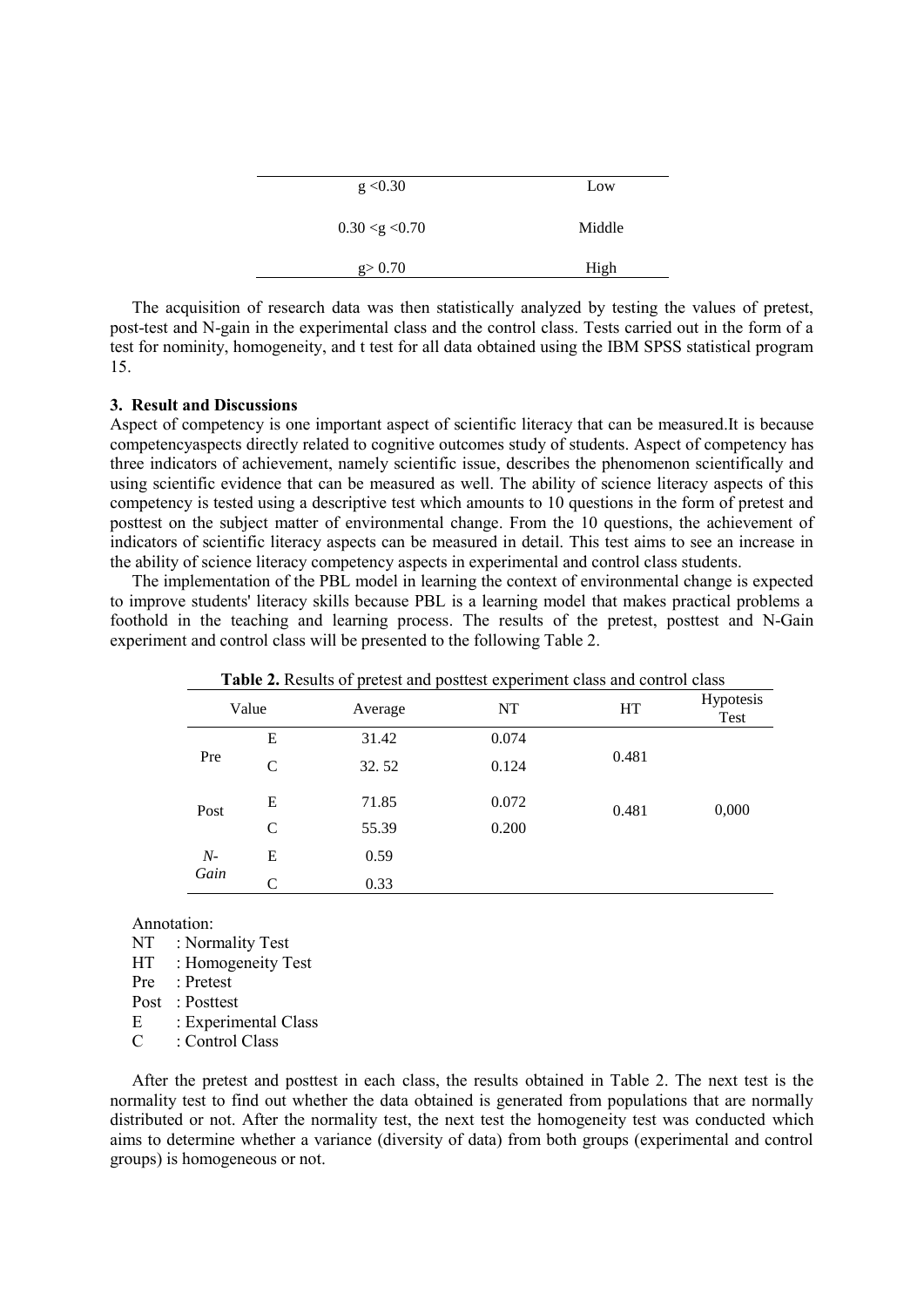The next test of hypothesis by using test Independent sample t-tests were used to find out whether there is influence of learning model Problem Based Learning in the ability of science literacy learnerin experimental class and control class. Based on the table above, the Sig value is obtained (2-tailed) of 0.000 <0.05. Then it can be concluded that there is a significant difference in the average student learning outcomes between the use of Problem Based Learning and conventional learning method. The meaning is rejected and accepted.

In addition, the average N-Gain score of students' scientific literacy skills in the experimental class is higher when compared to the control class which is classified into the medium category for the experimental class and low for the control class. So that it can be concluded that learning by using Problem Based Learning models can influence students' scientific literacy skills on material changes in the environment.

The comparison of the average pretest and posttest scores of the experimental and control classes can be seen in the following figure.



**Figure 1.**The average value of pretest and posttest for experiment and control class.

Based on the graphic of the score acquisition, there is a more significant increase in the learning outcomes of experimental class students who use the Problem Based Learning model when compared with the learning outcomes of the control class students who use learning with the discussion method. In addition to the results of the learning score, the increase in students' scientific literacy skills can also be seen from the N-Gain score found in the following figure.





The normal gain value is the difference between the results of the pretest and posttest scores. The N-Gain score test results in the experimental class are 0.59 which are included in the medium category, in the control class 0.33 is included in the low category. Based on the graph, it can be concluded that the increase in students' scientific literacy skills in the experimental class is higher than control class (Figure 2). When viewed from the aspect of competency per indicator, a comparison of the average N-Gain scores of the pretest and posttest can be seen in the following figure.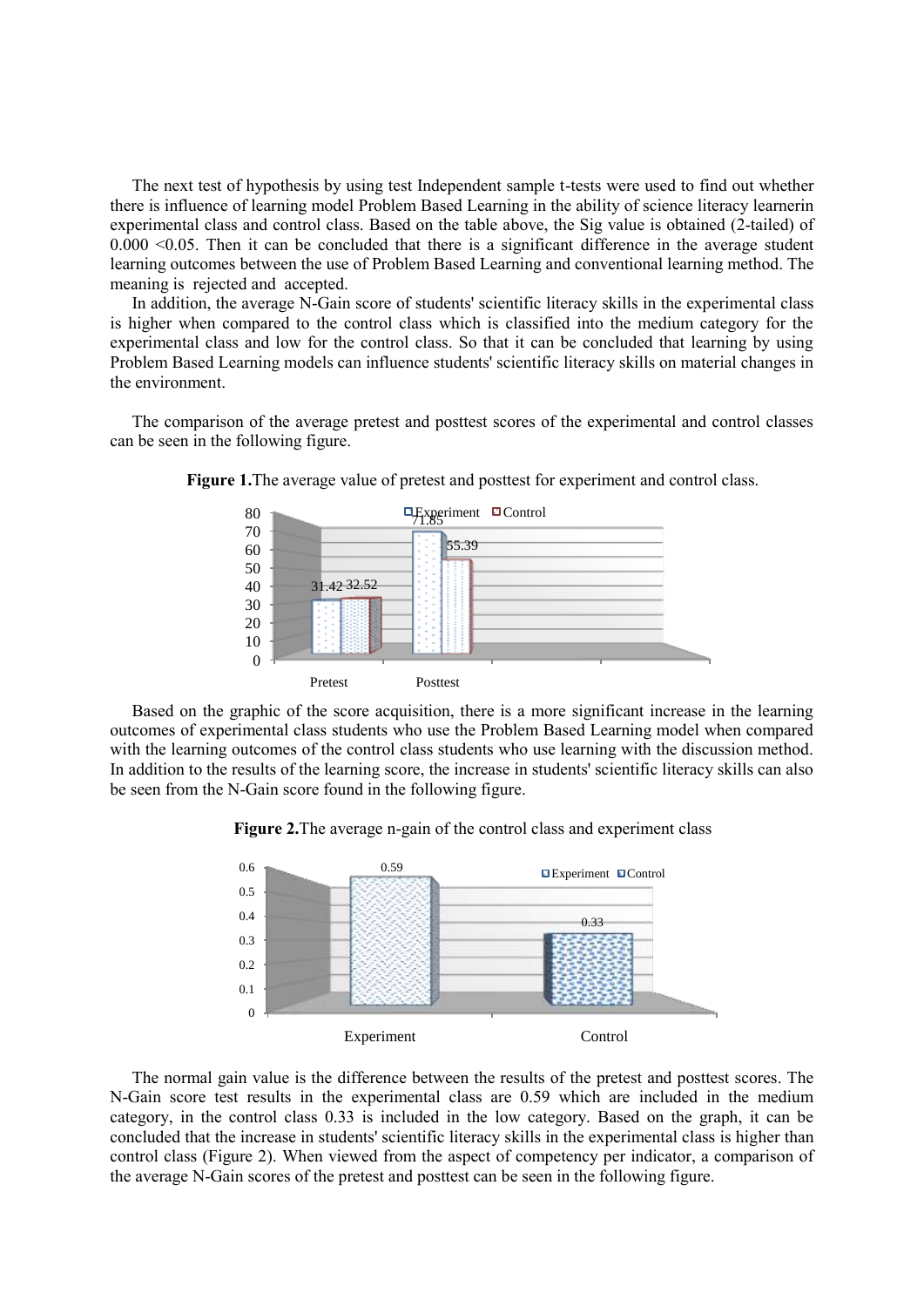

**Figure 5.**The average n-gain achievement of science literacy competency indicators

Annotation :

Indicator 1: Identifying scientific issues Indicator 2: Explain phenomena scientifically Indicator 3: Using scientific evidence

The N-Gain test aims to see differences in learning outcomes obtained after doing the pretest and posttest in both the experimental class and the control class in the indicators of the PISA competency aspects in detail. From the calculation of N-Gain test scores on the learning outcomes of each of these indicators, it can be determined the level of achievement of the PISA competency aspects which in this case includes 3 indicators regarding environmental change. Based on the graph, it can be concluded that the increase in scientific literacy skills of the experimental class students is higher than the control class in the three indicators of science literacy competency aspects (Figure 5).

The instrument in the form of this response questionnaire was given after students were treated by applying the Problem Based Learning model in the experiment class. Based on students' responses to the learning that has been done in the material environmental changes is very diverse, ranging from positive to negative responses. The description of the results of student responses to the application of the Problem Based Learning model in the experimental class has been presented in the following graph.





The graph above shows a good responses until very good response from the students to the Problem Based Learning model on the concept of environmental change. The provisions of the categories of students' responses can be seen more clearly in the table. It can be seen in the table that the responses included in the very good category amounted to 30.3% and the responses included in the